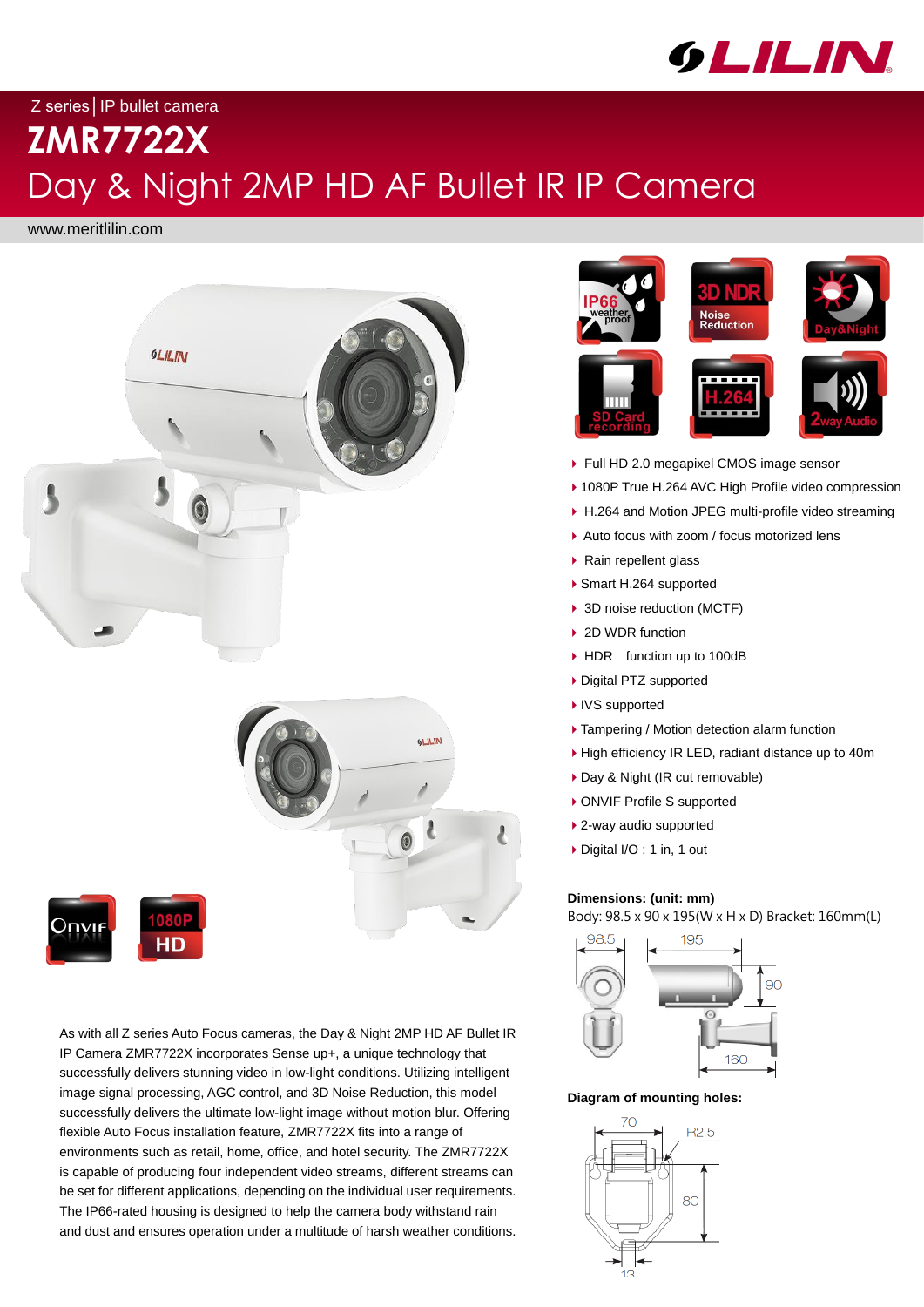ZMR7722X IP camera with infrared (IR) illumination where IR LEDs are built-in. Built-in with IR LED, the camera provides night vision up to 40 metres



Use the camera software to trigger the auto focus function at any time during installation or after. Auto Focus feature to automatically focus the camera from a distant location, which eases the process on installation and



helps you effectively position the camera at the right focus angle in a matter of seconds

## **Video Security App <b>Day and Night Operations via Removal of the IR-cut filter Day and Night Operations via Removal of the IR-cut filter**

Available on Android and iOS – **LILINViewer** app provides security alarm push notification, real-time live viewing, and remote video playback



## **SD Cards in Sync with NAV Software <b>Sense Up+ Sense Up+ Sense Up+**

ZMR7722X camera was designed using a mechanical IR cut filter for increased IR sensitivity resulting in improved night time images. The removable IR-cut filter allows day and night operations even in the low lux condition providing outstanding vision



ZMR7722X camera with built-in Micro SD/SDHC card slots can provide redundant video viewing and recording. You can synchronize an SD card with LILIN VMS (Video Management Software) – Navigator (NAV)

## **Wind and Rain Standards Two-way Audio Support** Number 2014 12:00 Number 2014 12:00 Number 2014 12:00 Number 2014

Deliver outstanding video outputs in poor light conditions without experiencing motion blur. You can see video clearly even during nighttime without sufficient lighting support



Meet international IP66 standards for dust and moisture resistant allowing you to install cameras in environments subject to wind and rain



With 2-way audio communication, you can project your voice through the camera's speaker instead of hearing what's going on (1-way audio)



## **3D Noise Reduction Wide Dynamic Range (WDR)**

Remove noise from a signal. Suppressing noise in an image in low light conditions and able to retain quality videos at the same time



### **Region of Interest (ROI) Privacy Masking**

Wide Dynamic Range (WDR) displays details of both the brightest and darkest areas. WDR can extend image visibility under high contrast lighting scenes and improve image quality



A Region of Interest (ROI) is a specified part of an image that is highlighted from a camera. This feature is great for highlighting areas such as doors or areas of access where an overall scene is still required



## **ONVIF-compliant** Audio Detection **Audio Detection**

Privacy Masking is a feature used to protect personal privacy by concealing private areas in the camera's field of view. Doorways and house windows for example are not subject to surveillance



Open Network Video Interface Forum (ONVIF) is a standard for physical IP based security products. ZMR7722X camera is ONVIF Profile S conformant



With Audio Detection technology, an alarm is triggered based on ambient sound conditions as the threshold



## **Alarm Detection Face Detection**

Alarm Detection is designed to provide the electronic detection of intruders



## Automatically detects a human face



Detect motion and capture the event. Motion in the selected area will provoke an alert.



## **Motion Detection Tamper Detection Tamper Detection**

Automatically detects camera sabotage or failure. Detects any attempts to tamper with the camera – partially or completely blocking its lens or field of view



## Product Features ZMR7722X

## **Built-in IR Illumination Auto Focus feature Auto Focus Auto Focus Auto Focus Auto Focus** *Auto Focus* **<b>***Auto Focus*